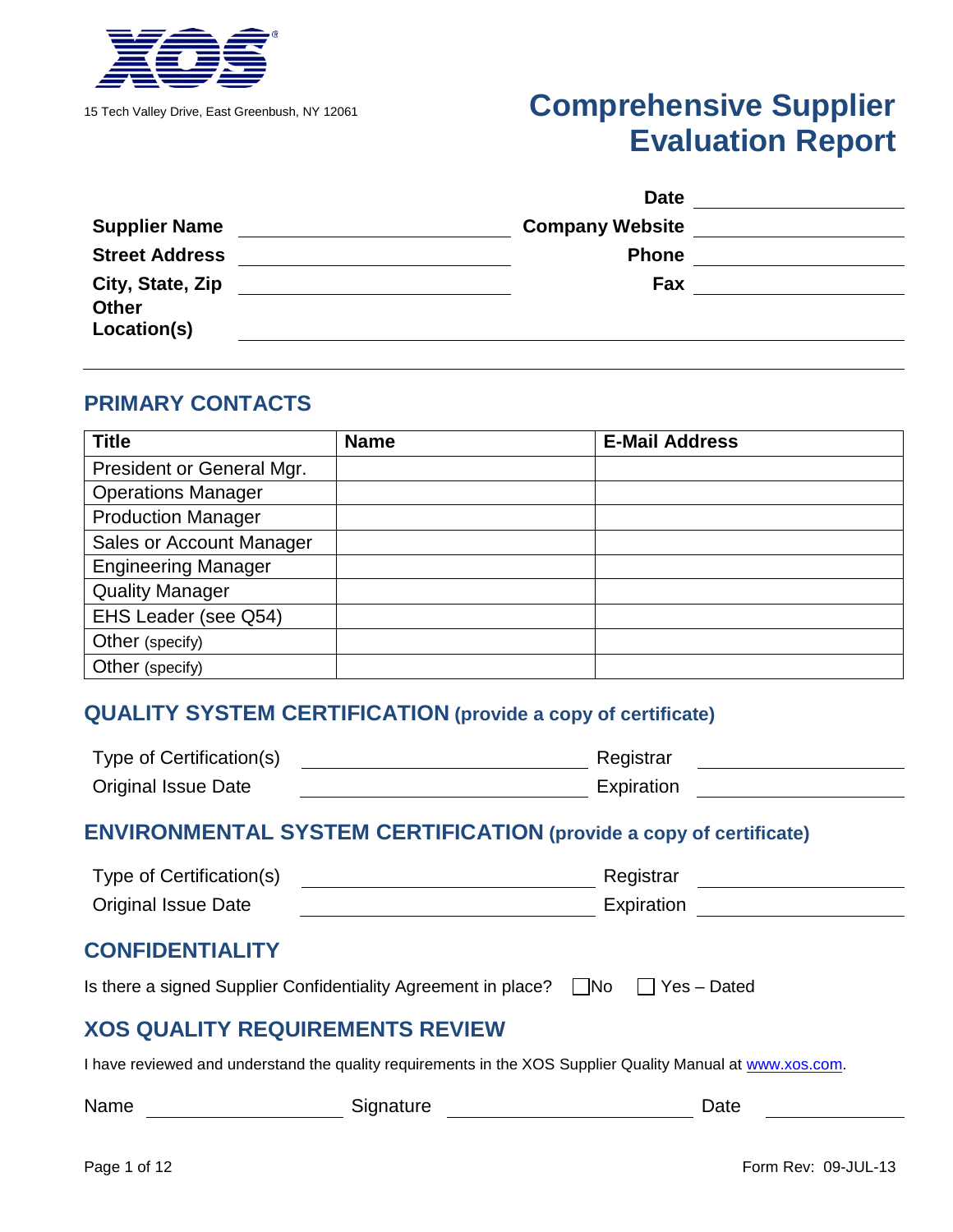### **QUESTIONNAIRE (attach applicable documentation or substantiation, as appropriate)**

#### **Facilities and General Company Data**

| 1. Total Plant sq. ft:                                        | Number of Buildings:                   |                | Number of Employees:       |        |             |
|---------------------------------------------------------------|----------------------------------------|----------------|----------------------------|--------|-------------|
| 2. Maintenance of Structure:                                  |                                        | Excellent Good |                            | l Fair | Poor        |
| 3. General Housekeeping (Shop Floor & Office): Excellent Good |                                        |                |                            | l Fair | <b>Poor</b> |
| 4. Publically Held                                            | □ Privately Held - Primary Shareholder |                |                            |        |             |
| 5. Years in Business                                          | Annual sales last 2 yrs                |                | Projected Sales current yr |        |             |

- 6. Current Capacity
- 7. Describe shutdown practices (company and country), hours of work, vacation schedules, holidays, scheduled shutdowns, shifts operated, ability to add shifts, work weekends, extend hours, overtime.
- 8. Non-Union ID unionized Union affiliation Contract expiration Describe the Labor Relation's history including strike history. Is there a strike contingency plan?
- 9. Document the language of specifications, procedures and communications Is there a need for written or spoken translation into English?
- 10.Does the system support both English and metric system?
- 11.Describe internal training abilities
- 12.Describe the stability of the workforce (employee turnover rate)
- 13. Describe the disaster contingency plan (how will product be manufactured and delivered in case of accidents, problems and disasters?)
- 14.Describe any litigation history, current outstanding issues with customers, employees, suppliers, local, national or international agencies
- 15.Describe any personnel succession / continuity plans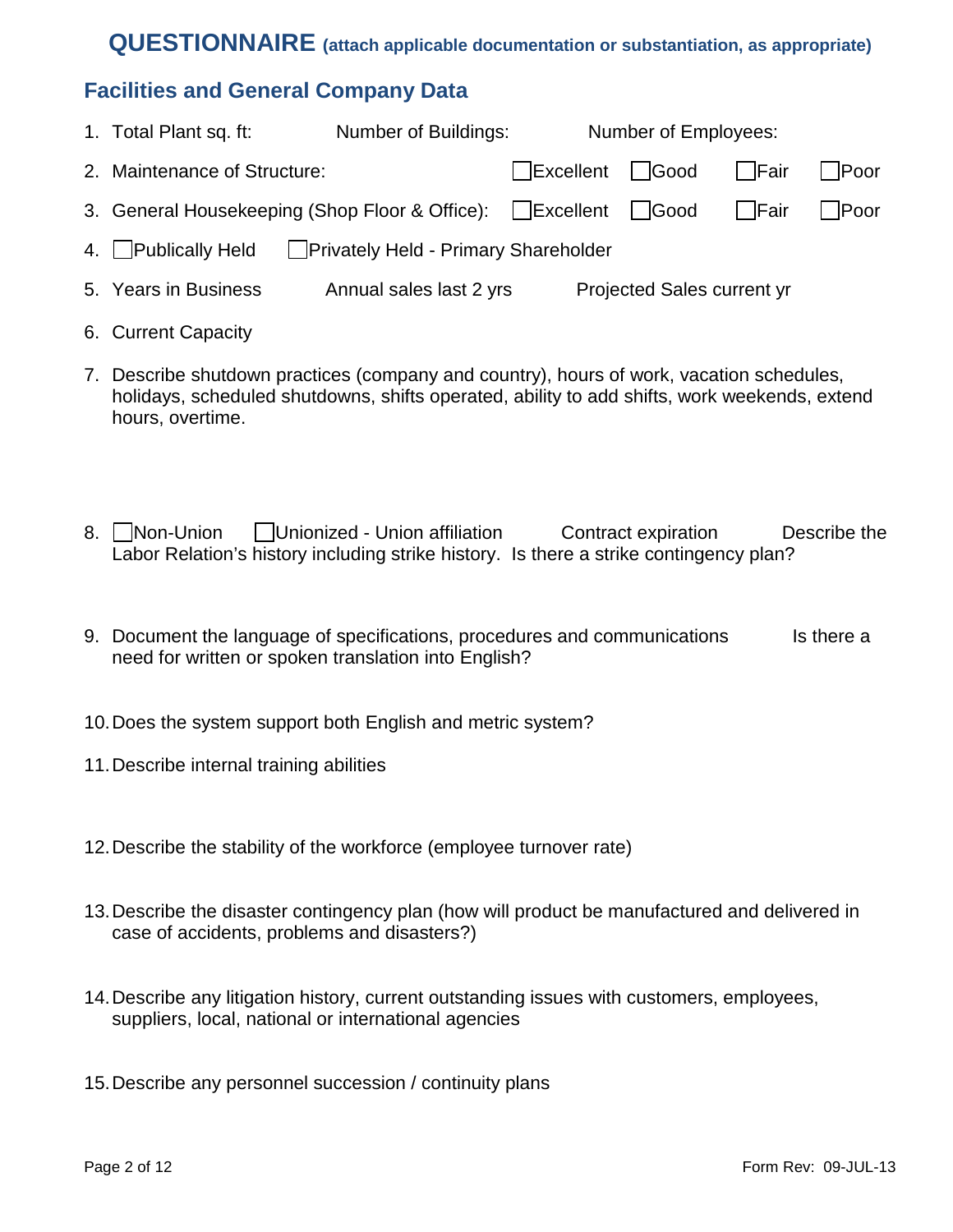# **Logistics**

16.List location of nearest airports, trucking depots and other possible transportation modes

17.Describe any logistics issues (distance, time zone, etc.)

18.Time zone and normal working hours of daily contacts

#### **Financial Health**

- 19.Dunn & Bradstreet Number
- 20.Describe any financial irregularities

#### **Supplier Indemnification**

- 21.List current customers with indemnification agreements
- 22.Is the supplier willing to negotiate an indemnification agreement with XOS?

#### **Machine and Process Technology**

- 23.Describe the latest equipment or process technology being used
- 24.Describe the equipment or process technologies to be used on XOS's product
- 25.What % of profit dollars are reinvested each year?
- 26.Describe equipment effectiveness as measured by TPM, up-time
- 27.Describe in-house testing capability, (vs. sending outside), including test equipment and personnel training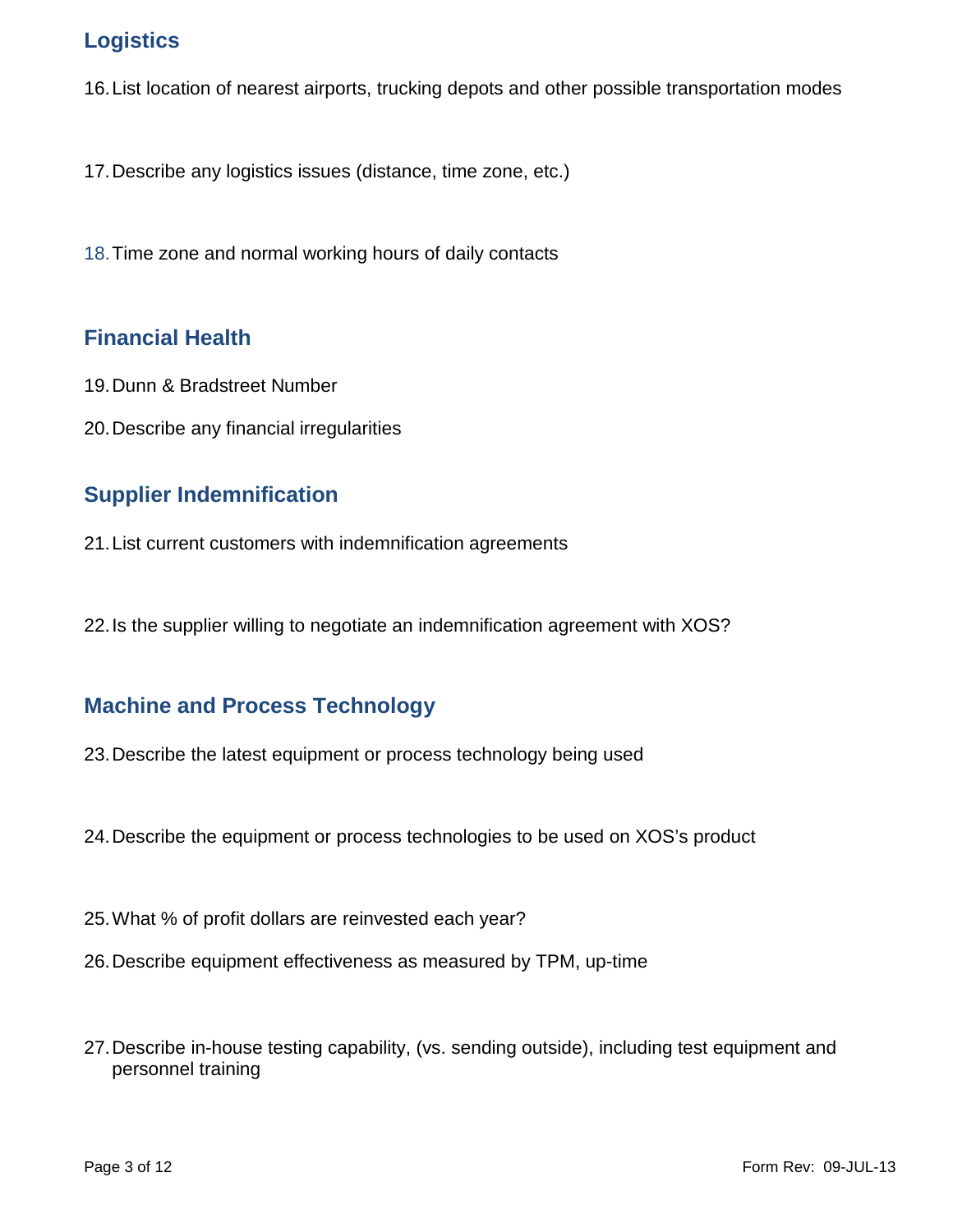#### **Market and Customer Position**

- 28.Describe major industries served and percentage of total sales
- 29.List the major customers in the trucking and automotive industry
- 30.Projected XOS/DHR portion of business (%)
- 31.Is another customer more than 25% of the supplier's business?
- 32.Describe the strategy of the largest customer

#### **Sense of Urgency**

- 33.Describe response time (hours, days) for customer issues
- 34.How is sorting at the customer's facility handled?

#### **Flexibility**

- 35.Are Saturdays, Sundays, or holidays considered to accommodate urgent requests or address capacity issues?
- 36.Is there a willingness to break into a machine run or set-up to accommodate urgent requests
- 37. Describe flexibility to address customer changes in design, schedule and procedures?

#### **EDI Connections**

38.Names of customers using EDI or E-commerce

39.Is there a detailed plan, with a timetable to implement EDI?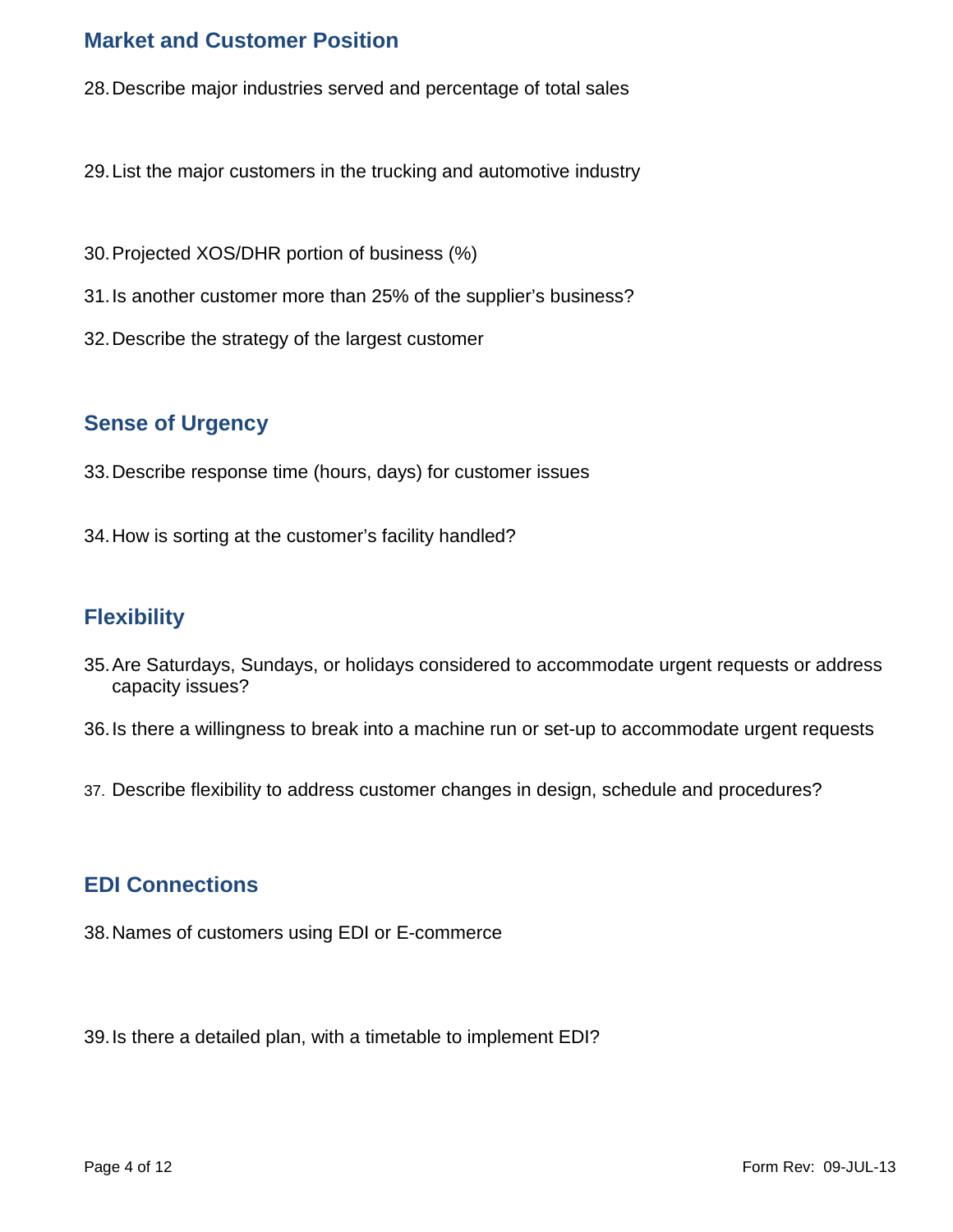# **Value-Added support during development**

- 40.Provide examples of supplier value-added support
- 41.Provide examples of taking initiative to facilitate development improvements
- 42.Describe engineering tools (Pro-E, solid modeling) utilized

#### **Development Lead-time and Costs**

- 43.Describe past performance concerning development delivery and cost targets
- 44.Describe how development projects are managed

#### **Value Improvement Projects**

- 45.Describe the value improvement system
- 46.Describe the resources value improvement projects
- 47.Provide examples of completed projects completed with results

#### **Technical Support**

- 48.Describe technical support capabilities
- 49.Where are technical and engineering support services located
- 50.Where is sales and customer service support located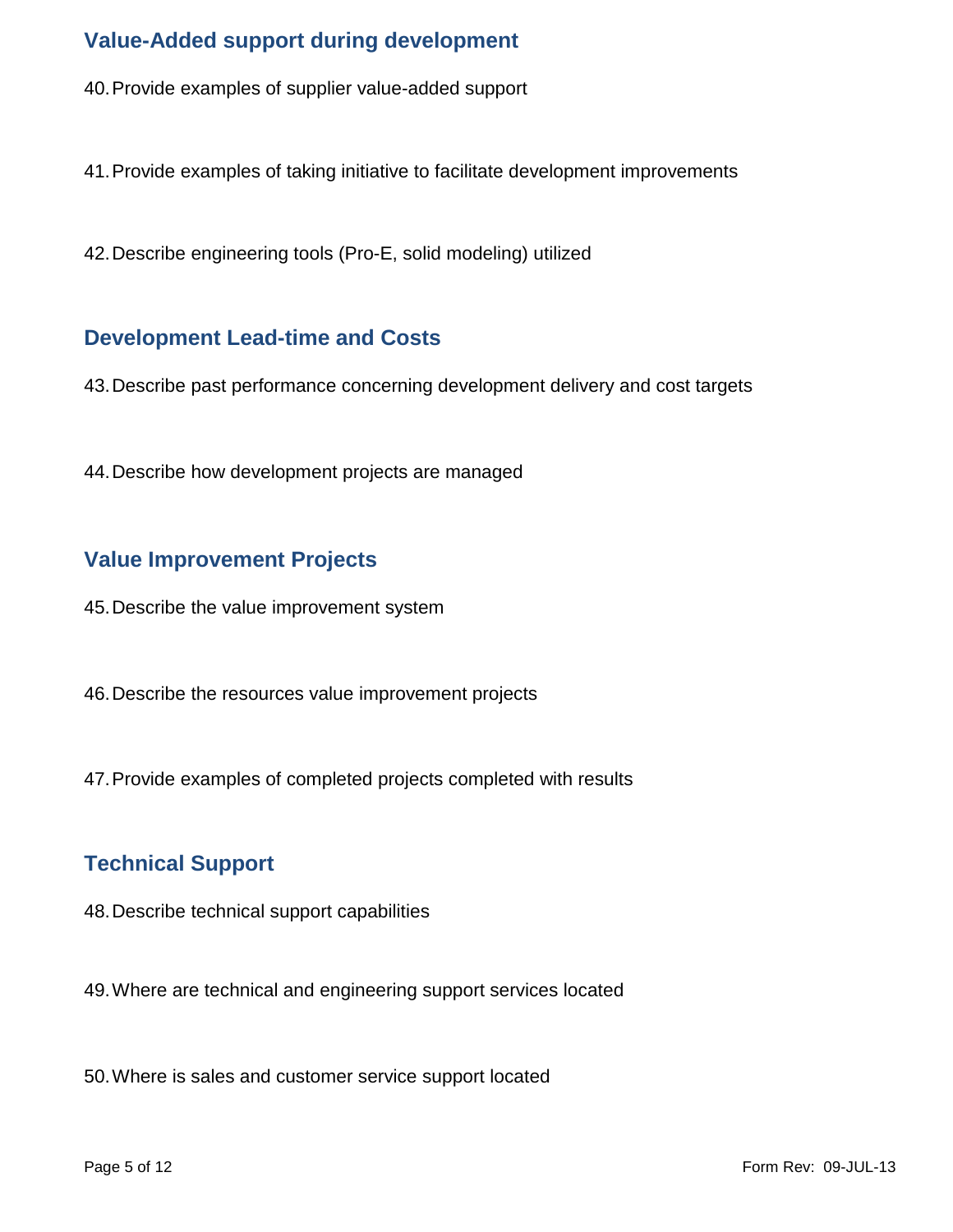### **Environmental Health & Safety**

- 51.Describe the environmental policy
- 52.Describe the environmental risk reduction plan
- 53.Is the facility in compliance with all applicable environmental regulations? Describe any recently completed or ongoing actions in response to violations to environmental regulations
- 54.How is the environmental health and safety compliance function managed?

(Include contact information on Page 1)

- 55.Describe the safety program
- 56.What is the current OSHA rate? How does this compare to others in your industry?
- 57.Describe activities to improve safety

#### **Continuous Improvement**

- 58.Describe how strategic goals are developed, documented and communicated throughout the organization
- 59.Explain how performance measures tie to strategic objectives
- 60.Describe actions when performance measures do not meet targets
- 61.Define resources assigned to continuous improvement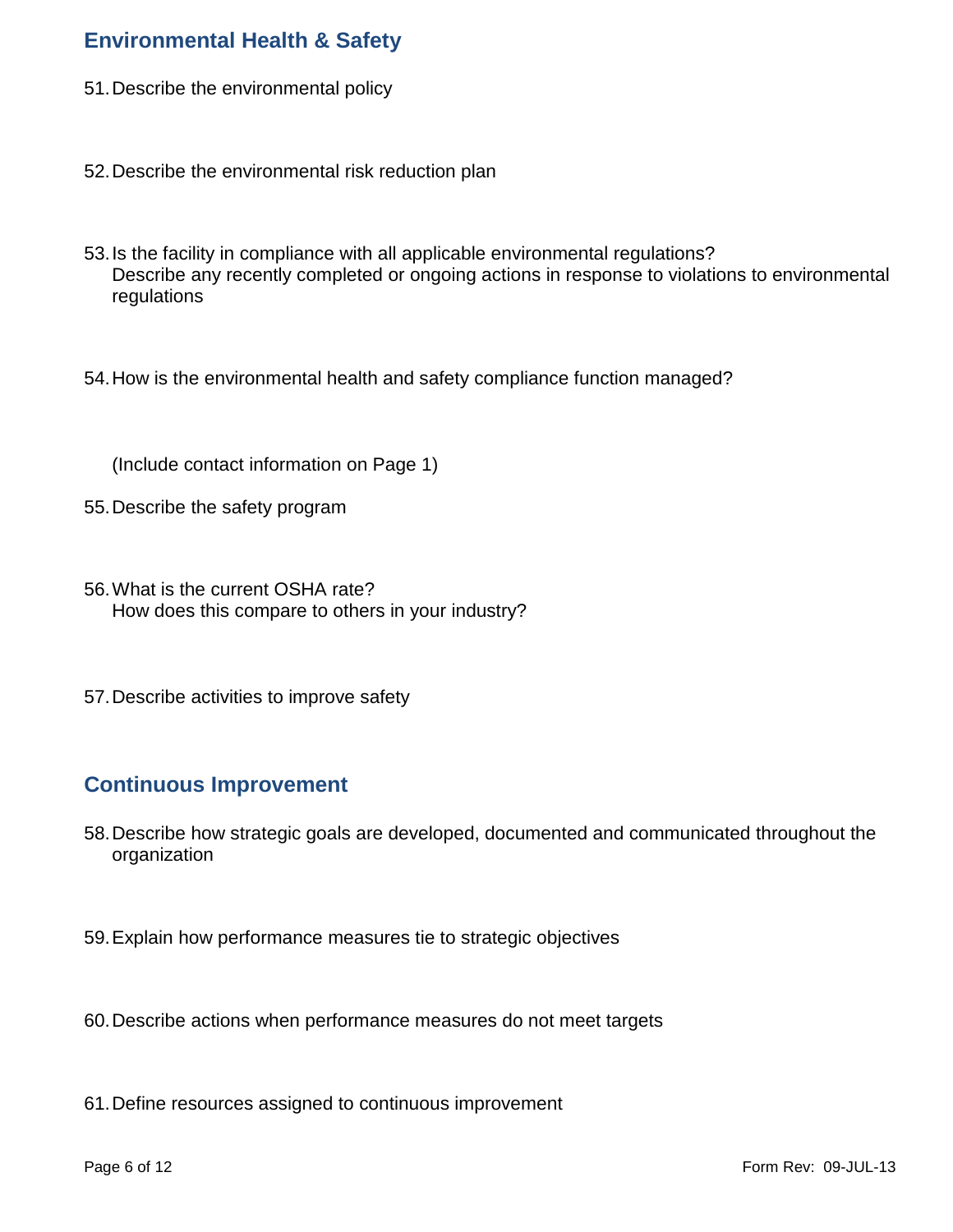62.Describe management review process and frequency

63.Describe resources applied to Continuous Improvement

64.Describe any employee suggestion program

65.Describe utilization of Kanban

66.Describe the use of Just in Time manufacturing

67.Describe use of 5S

68.Describe how Standard Work is utilized

69.Describe recent Continuous Improvement (Kaizen) activities

70.Describe Problem Solving capabilities

#### **MANUFACTURING CAPABILITIES (Provide a list of facilities equipment and tools)**

| <b>Commodity / Process</b> | <b>Capability</b> | <b>Commodity / Process</b>    | <b>Capability</b> |
|----------------------------|-------------------|-------------------------------|-------------------|
| Assemblies (Major/Minor)   |                   | <b>Heat Treatment</b>         |                   |
| <b>Bearings</b>            |                   | Machining                     |                   |
| <b>Brazing</b>             |                   | Name Plates                   |                   |
| <b>Bushings</b>            |                   | Plastic / Injection Molding   |                   |
| Coils                      |                   | Powder Carbide                |                   |
| Casting - Aluminum         |                   | <b>Powdered Metal</b>         |                   |
| Casting - Die              |                   | <b>Printed Circuit Boards</b> |                   |
| Casting - Grey / Ductile   |                   | Shot Peening                  |                   |
| Casting - Investment       |                   | Solenoid Valves               |                   |
| Camshafts                  |                   | Springs                       |                   |
| Ceramics                   |                   | Stampings                     |                   |
| Connectors                 |                   | <b>Steel Bar</b>              |                   |
| Cold Forming               |                   | Studs / Bolts                 |                   |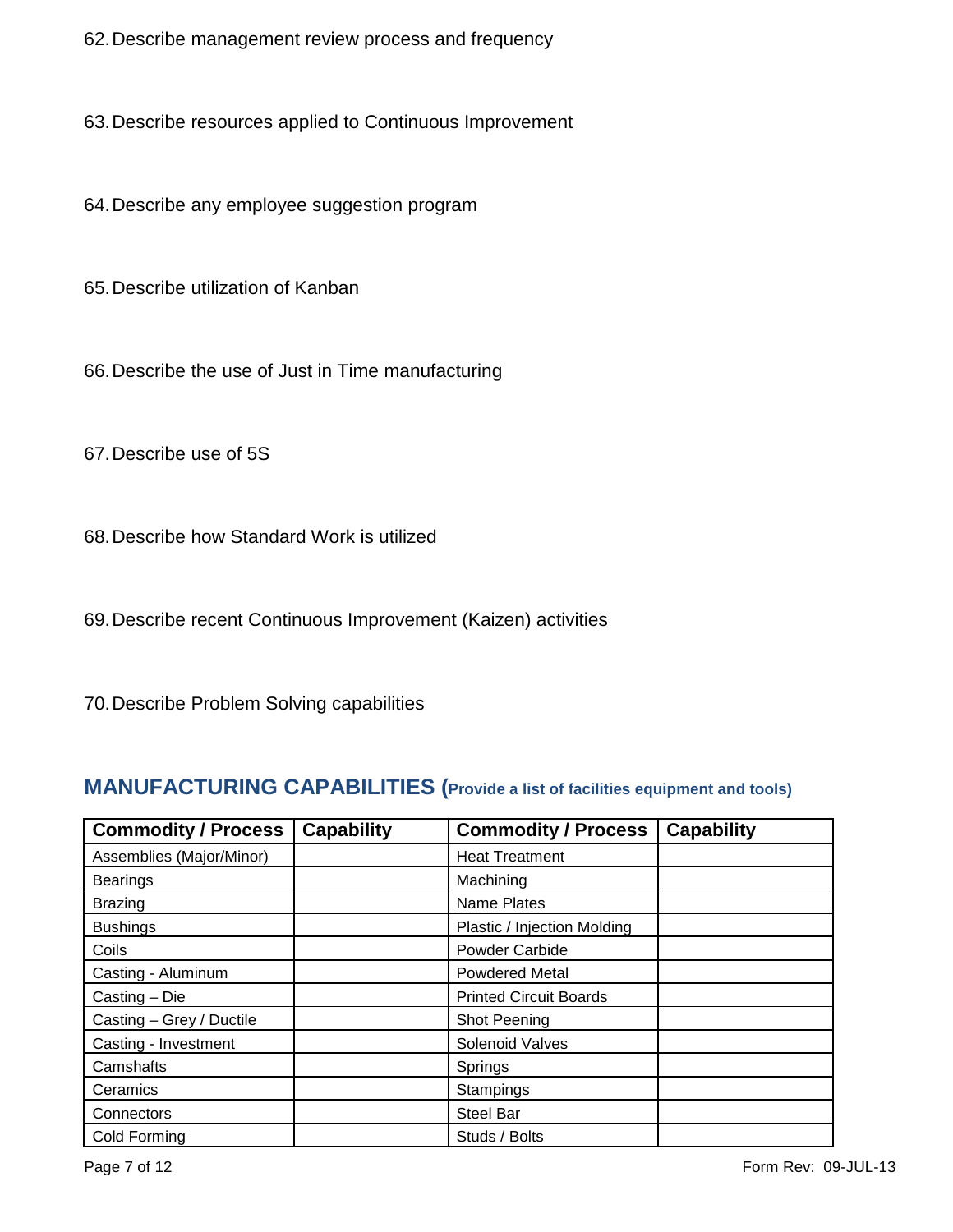| Controls (valve/air)         | Switches              |
|------------------------------|-----------------------|
| <b>Electrical Components</b> | Terminals             |
| Electrical (Distributor)     | <b>Wire Harnesses</b> |
| Fasteners (Distributor)      | Welding               |
| Fittings / Hoses             | Other (describe)      |
| Forging                      | Other (describe)      |
| Gaskets / O-Rings / Seals    | Other (describe)      |

# **PERFORMANCE**

# **Quality Performance**

- 1. Incoming (supplier) Quality PPM (last 12 months)
- 2. Internal Quality PPM (last 12 months)
- 3. External Quality PPM (last 12 month)
- 4. Customer report card quality results (min 2 customers) (provide copies of report card)
- 5. Types of Customer quality issues listed in report card

#### **Delivery Performance**

- 1. On-time-delivery performance (last 12 months)
- 2. Customer report card delivery results (min 2 customers) (provide copies of report card)
- 3. Types of Delivery issues listed in Report Card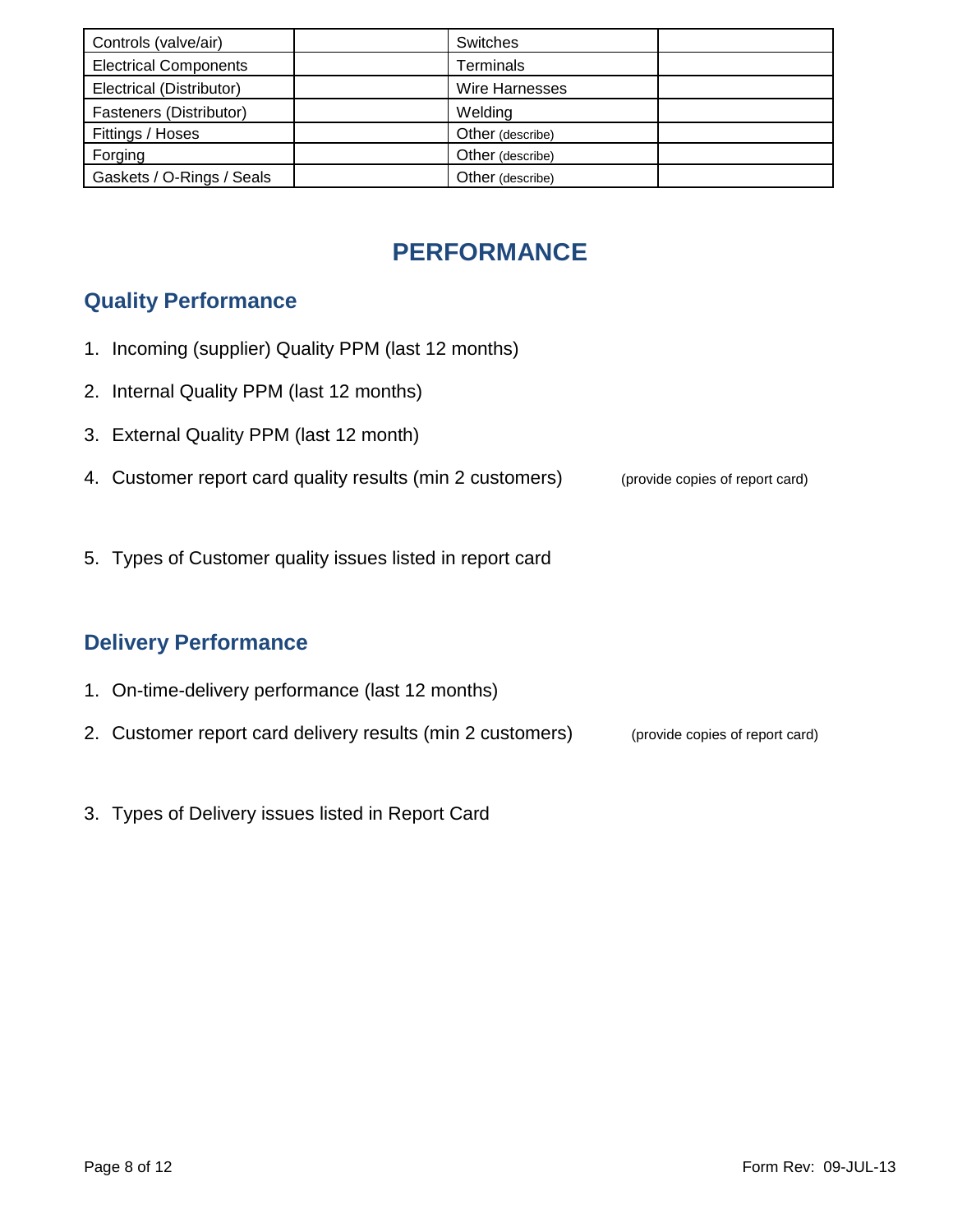# **AUDIT WORKSHEET**

Question Scoring: Within each element the results for each question is marked in the right hand column as follows:

- $\bullet$  2 = Requirement is met and effectively implemented.
- 1 = Requirement is met, but there are minor inconsistencies in implementation.
- $\bullet$  0 = Requirement is not met, or there are major inconsistencies in implementation.

| <b>Quality System Effectiveness</b>     |                                                                                               | <b>Score</b>                    | <b>Comments</b> |  |
|-----------------------------------------|-----------------------------------------------------------------------------------------------|---------------------------------|-----------------|--|
| <b>Quality System and Certification</b> |                                                                                               |                                 |                 |  |
| 1                                       | Is the quality system currently registered to ISO 9001 (3 pts.)<br>or TS-16949 (5 pts.)?      | 5<br>3<br>0                     |                 |  |
| $\overline{c}$                          | Are internal audit procedures documented, followed-up and<br>effective?                       | 2<br>0                          |                 |  |
| 3                                       | Is the supplier on any type of containment or controlled<br>shipment?                         | 2<br>0                          |                 |  |
| 4                                       | Does the Management Representative have the proper level<br>of authority, and reside on-site? | 2<br>0                          |                 |  |
|                                         | <b>Advanced Product Quality Planning</b>                                                      |                                 |                 |  |
| 5                                       | Are regular design reviews conducted?                                                         | 2<br>0                          |                 |  |
| 6                                       | Is a robust APQP process in place?                                                            | $\overline{2}$<br>1<br>0        |                 |  |
| 7                                       | Is an RPN reduction plan in place?                                                            | 2<br>1<br>0                     |                 |  |
| 8                                       | Are APQP documents (Control Plan and PFMEA) reviewed                                          | $\overline{2}$<br>1<br>0        |                 |  |
|                                         | and updated on a regular basis?                                                               |                                 |                 |  |
|                                         | <b>Control of Supplied Product</b>                                                            |                                 |                 |  |
| 9                                       | Is a defined process utilized to select and monitor suppliers?                                | 2<br>0                          |                 |  |
| 10 <sup>°</sup>                         | Is the PPAP process used for approval of supplier product?                                    | $\overline{2}$<br>1<br>0        |                 |  |
|                                         | <b>Work Instructions and Document Control</b>                                                 |                                 |                 |  |
| 11                                      | Is a revision control system for operator work instructions<br>utilized?                      | 2<br>0                          |                 |  |
| 12 <sup>2</sup>                         | Does the document control system include forms?                                               | 2<br>0                          |                 |  |
| 13                                      | Are work instructions available to the operator at the point of                               | $\overline{2}$                  |                 |  |
|                                         | use?                                                                                          |                                 |                 |  |
| 14                                      | Are there procedures for hand-written notes and changes to<br>work instructions?              | $\mathbf 0$<br>2                |                 |  |
|                                         | <b>Process Control and Control of Measurement/ Test Equipment</b>                             |                                 |                 |  |
| 15                                      | Are work areas maintained in a clean and orderly manner?                                      | 2<br>0                          |                 |  |
| 16                                      | Is data used to monitor the process? Do CpK studies exist?<br>Up to date?                     | 2<br>∩                          |                 |  |
| 17                                      | Are control plan requirements correctly transferred to other<br>shop documentation?           | 0                               |                 |  |
| 18                                      | Are control characteristics (Critical/Major/KCC) noted on<br>operator work instructions?      | 2<br>0                          |                 |  |
| 19                                      | Are there reaction plans for out-of-control processes?                                        | 2<br>0                          |                 |  |
|                                         | 20   Are gages controlled and traceable? Is calibration status<br>obvious?                    | $\Box$ 2 $\Box$ 1 $\Box$ 0      |                 |  |
| 21                                      | Are MSA studies conducted? Are there action plans for<br>$GR&R>30\%$ ?                        | $\overline{2}$<br>$\Omega$<br>1 |                 |  |
| 22                                      | Are process changes appropriately qualified and documented?                                   | $\overline{c}$<br>0             |                 |  |
| 23                                      | Is a documented PM program in place? Scheduled? Monitored<br>for on-time?                     | $\overline{2}$<br>0             |                 |  |
|                                         | <b>Material Identification</b>                                                                |                                 |                 |  |
| 24                                      | Is product identification obvious? Is it maintained through all<br>stages of production?      | 2<br>0                          |                 |  |
| 25                                      | Is there an adequate product traceability system?                                             | $\overline{2}$<br>0<br>1        |                 |  |
|                                         | <b>Control of Nonconforming Product</b>                                                       |                                 |                 |  |
| 26                                      | Are there clear visual controls of both nonconforming and                                     | $\overline{c}$<br>0<br>1        |                 |  |
|                                         |                                                                                               |                                 |                 |  |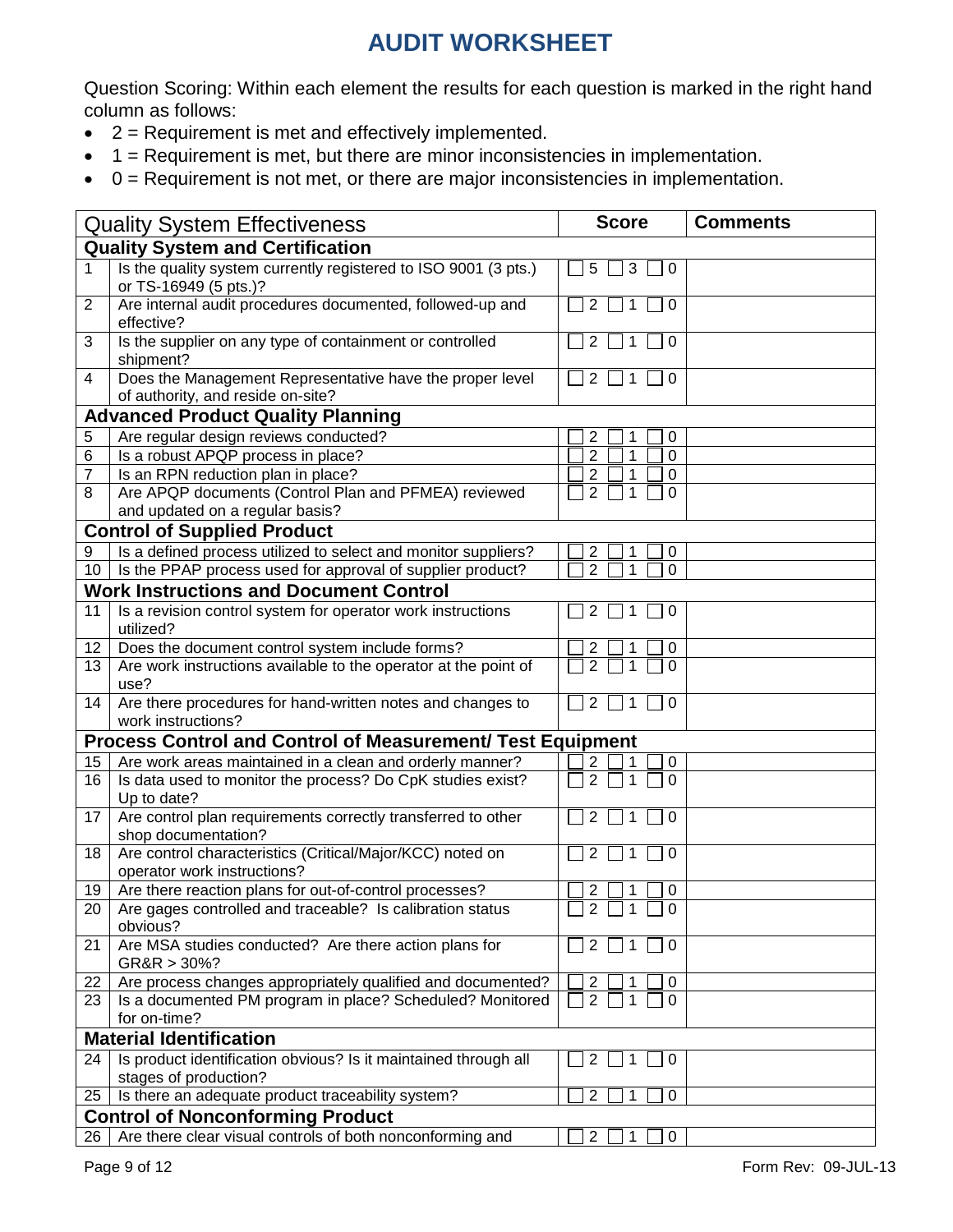|    | suspect product?                                                                                |        |  |  |  |
|----|-------------------------------------------------------------------------------------------------|--------|--|--|--|
| 27 | Is nonconforming and suspect product quarantined from<br>production areas?                      |        |  |  |  |
| 28 | Are there procedures for disposition and rework?                                                | 0      |  |  |  |
| 29 | Are there procedures for customer notification of suspect<br>product?                           | 2      |  |  |  |
| 30 | Is nonconforming product data summarized to establish a<br>reduction plan?                      |        |  |  |  |
|    | <b>Corrective/ Preventive Action</b>                                                            |        |  |  |  |
| 31 | Are there procedures to ensure corrective action is taken in a<br>timely manner?                | 2<br>O |  |  |  |
| 32 | Is the effectiveness of corrective action measured and<br>ensured?                              |        |  |  |  |
| 33 | Are corrective actions documented, reviewed and shared<br>across the company for best practice? | 0      |  |  |  |
| 34 | Are customer complaints processed timely and effectively?                                       | 0      |  |  |  |
| 35 | Are there procedures for preventive action and / or Poka-<br>Yokes?                             |        |  |  |  |
|    | <b>Production Part Approval Process</b>                                                         |        |  |  |  |
| 36 | Are PPAPs submitted to the customer according to AIAG<br>PPAP manual rules?                     |        |  |  |  |